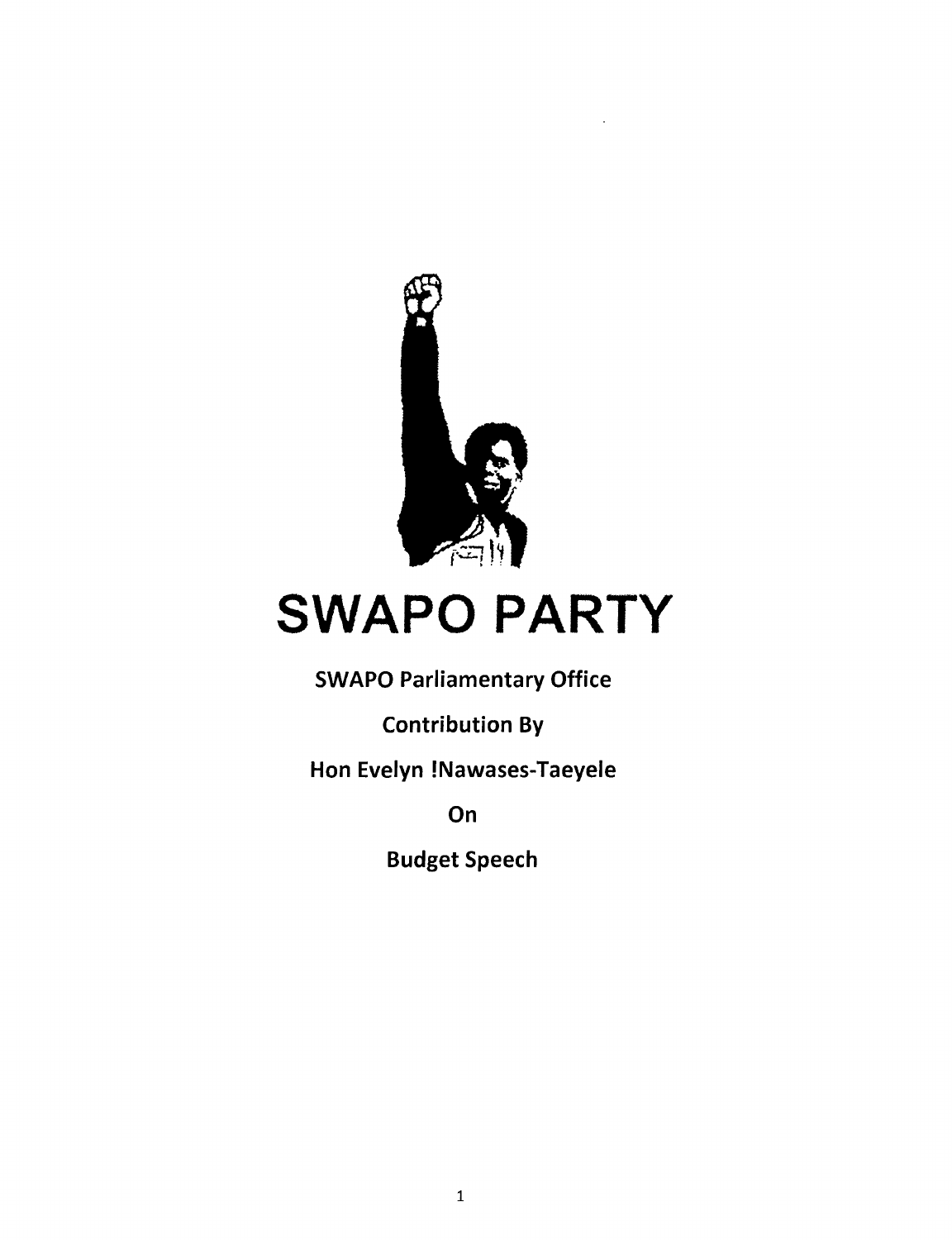## **Honourable Speaker Honourable Members**

I would like to thank Hon. Calle Schlettwein and his team for successfully tabling of the National Budget for the *2018/2019* financial year, the fourth under the administration of His Excellency, the President, Or. Hage Geingob.

We are convening in this House at a critical time in our nations' history. The global commodity crisis had a devastating impact on our ability to deliver for the majority of our citizens. The state of our fiscus and the budget tabled by the Honorable Minister of Finance attests to that reality. It has been our new normal for the past three years. As lawmakers, and from the vantage point of the Ruling Party Swapo, we have to ensure that we deliver in line with our electoral promise in the Swapo Party Manifesto of 2014, and its implementation tool, the Harambee Prosperity Plan. Government must fullfil the aspirations of the Namibian people, the reason why we are here in these chambers. Namibians<sup>& Want</sub> Shiployemnt Supportunities, and access to</sup> housing, education and health to list but a few. to discuss the centrality and importance of economic welfare of the people, as the key indicator for the State in fulfilling and meeting the greater good of all members of the society.

The budget is one of the most important policy documents and instruments through which government can correct the intustices<sup>35</sup> of the past. It details Governments allocation of resources among competing priorities. The Government's limited resources require decisions about what policies and programs to fund and at what level. This decision-making process is inherently political, making the budget a political document.

**Comrade Speaker Honourable Members**

 $24$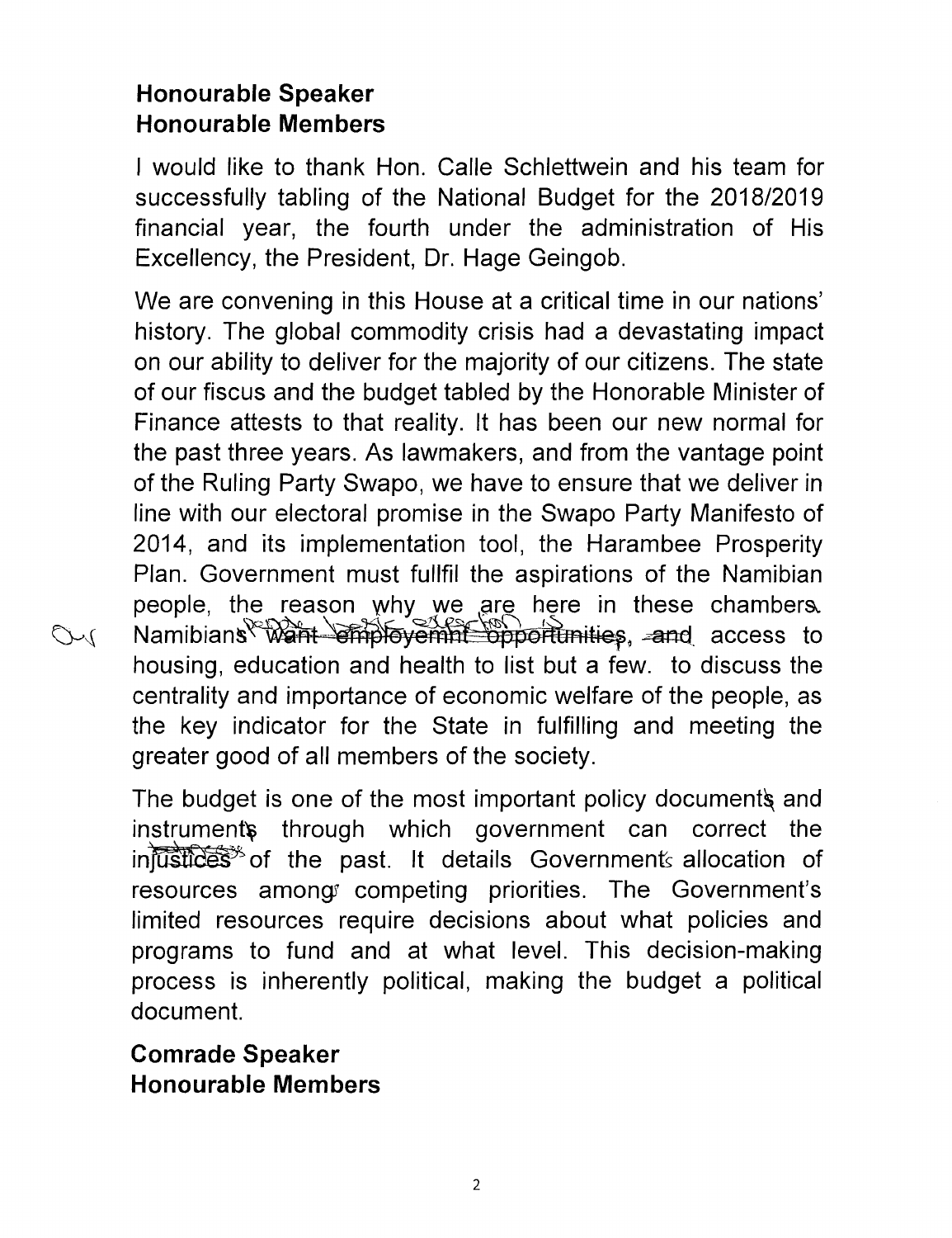In my contribution today, allow me to address three fundamental issues:

- **• Youth Unemployment, and specifically among graduates**
- **• Enhancing the economic empowerment of women**
- **• The participation of the Private sector**

According to the Namibia Labour Force Survey, unemployment amongst graduates is recorded at 24.5 percent in 2016. Young people have been taught that education is the way forward and this is true. Nelson Mandela said that Education is a tool with which to change the world, Education is tantamount to growth. But youth unemployment in Namibia, and Africa in general, raises many questions as to whether universities adequately prepare students for the job market. Graduates are failing to find jobs due to growing mismatch between their training at tertiary level and the job skills required by employers in the country.

### **Honourable Members**

Are we as leaders and parents encouraging our young people to study in fields critical to national development? Are we encouraging students to study in fields providing better employment opportunities? These are relevant questions that we should ask? We must agree today, that there are still frameworks and policies that meant to hold back previously disadvantaged Namibians

The Education Sector must focus on the implementation of our National Human Resources Plan to ensure that the training institutions offer courses that correspond to the demands of the labour market. It is encouraging to note that the budqet under discussion aims at contributing to economic growth and "bringing about jobs".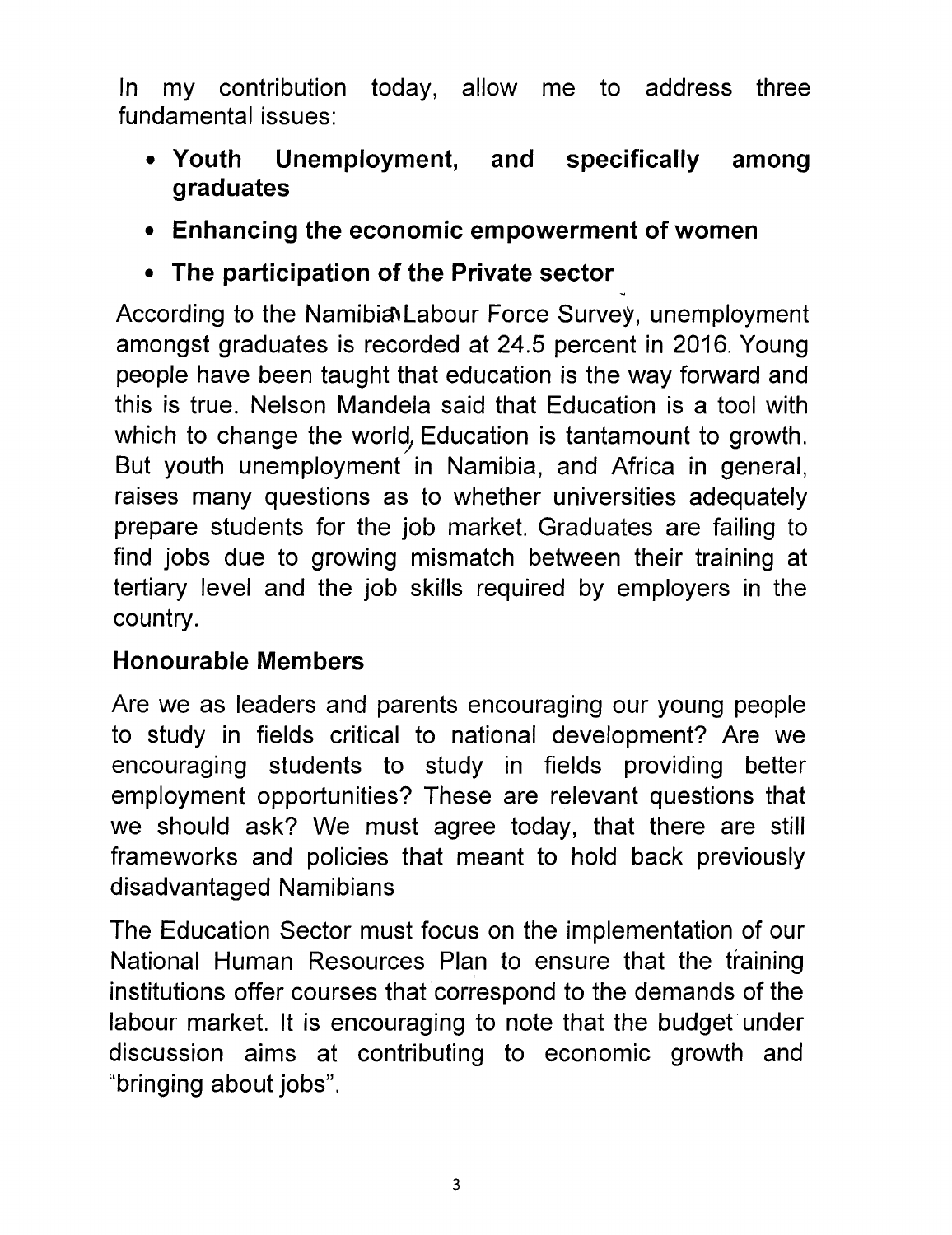# Hon Speaker Hon Members

 $\mathcal{L}(\mathcal{L})$  Government of the Republic of Namibia has committed itself to combating Gender inequality. The Swapo Party Election Manifesto, The Harambee Prosperity plan, The NDP5 and Sustainable Development Goals (SDGs) speak to empowering women economically.

#### Honourable Members,

It is essential that we continue to focus on women. Statistics show that the unemployment rate amongst females is 38.3 percent higher compare to the 27.9 percent unemployment rate amongst men. High level of unemployment amongst women has a negative impact on our social targets. Therefore, it is important that we strengthen and accelerate the implementation of programmes tailormade for women empowerment. I have taken note of the budgeted programme:, Programme 01 Promotion of Gender Equality and  $\vee$  Empowerment Women under vote 12- Gender Equality and Child Welfare. That notwithstanding, I request the Ministry of Gender Equality and Child Welfare to increase the scope of this programme to ensure that activities implemented and budgeted for under this programme contribute significantly to women economic empowerment. Other sectors should also strengthen the incorporation of women in their programs to ensure women economic empowerment. (Sender monthsoming

Former President HIFIKEPUNYE POHAMBA once said: "It is of utmost importance for the Namibian Government to improve the status of women in society and to eradicate injustices of the past."

Before I conclude, Honorable Speaker and Honourable Members allow me to briefly touch on the participation of the private sector. As we all know businesses and entrepreneurs create employment opportunities that provide income to